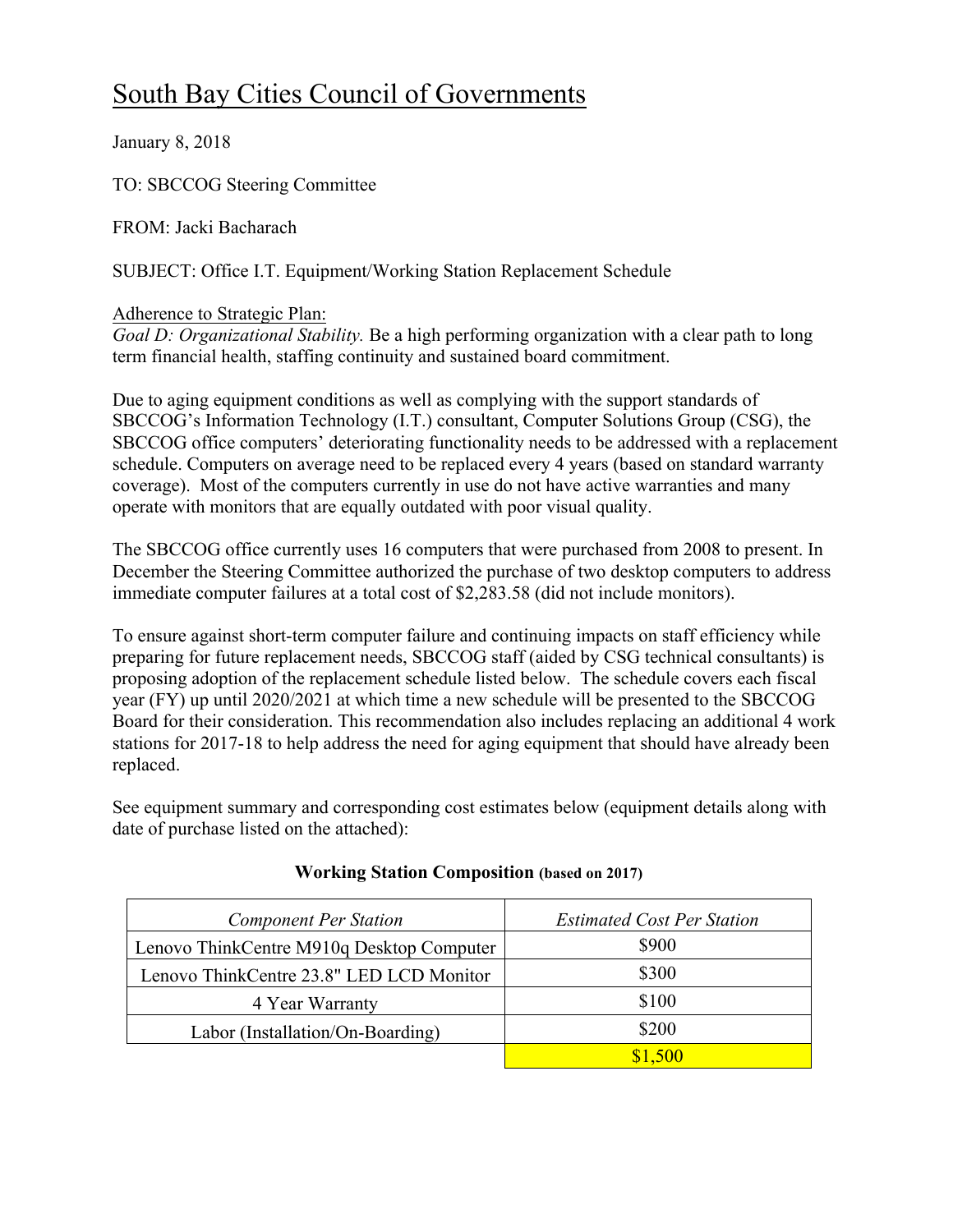## **Working Station Replacement Schedule**

| FY        | <b>Estimated Cost</b>                                   |  |
|-----------|---------------------------------------------------------|--|
| 2017/2018 | \$8,284 (6 workstations: includes previous<br>purchase) |  |
| 2018/2019 | $$6,000$ (4 workstations)                               |  |
| 2019/2020 | $$6,000$ (4 workstations)                               |  |
| 2020/2021 | $$3,000$ (2 workstations)                               |  |
|           | \$23,284                                                |  |

#### RECOMMENDATION

Steering Committee recommend SBCCOG Board approve the FY 2017/2018 – 2020/2021 work station replacement schedule along with the corresponding budget.

Prepared by Chandler Sheilds